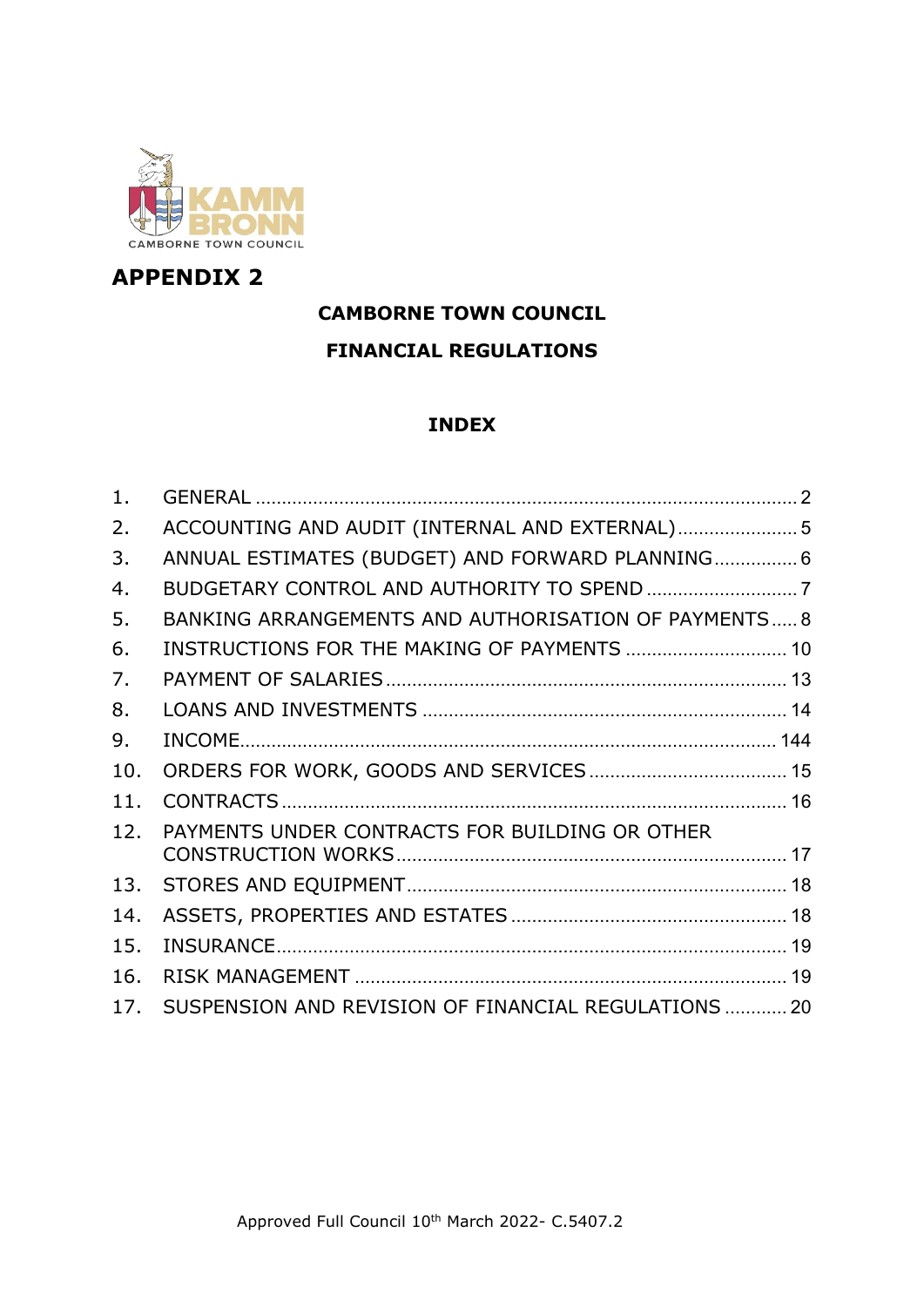These Financial Regulations were adopted by the Council at its Meeting held on 8<sup>th</sup> April 2021.

### <span id="page-1-0"></span>**1. GENERAL**

- 1.1. These Financial Regulations govern the conduct of financial management by the council and may only be amended or varied by resolution of the council. Financial Regulations are one of the council's three governing policy documents providing procedural guidance for members and officers. Financial Regulations must be observed in conjunction with the council's standing orders and any individual Financial Regulations relating to contracts.
- 1.2. The council is responsible in law for ensuring that its financial management is adequate and effective and that the council has a sound system of internal control which facilitates the effective exercise of the council's functions, including arrangements for the management of risk.
- 1.3. The council's accounting control systems must include measures:
	- for the timely production of accounts;
	- that provide for the safe and efficient safeguarding of public money;
	- to prevent and detect inaccuracy and fraud; and
	- identifying the duties of officers.
- 1.4. These Financial Regulations demonstrate how the council meets these responsibilities and requirements.
- 1.5. At least once a year, prior to approving the Annual Governance Statement, which is a statutory document which explains the processes and procedures in place to enable the council to carry out its functions effectively. The council must review the effectiveness of its system of internal control which shall be in accordance with proper practices.
- 1.6. A breach of these Regulations by an employee may lead to an investigation and if proven considered gross misconduct and possible dismissal.
- 1.7. Elected Members of Council are expected to follow the Financial Regulations, including and not to entice employees to breach them. Failure of an elected Member to to follow the Financial Regulations may bring the office of Councillor into disrepute, referral to Cornwall Council Monitoring Officer, and/or the council in breach of maladministration.
- 1.8. The Responsible Financial Officer (RFO) holds a statutory office to be appointed by the council. The Council has appointed aRFO and the Financial Regulations will apply accordingly.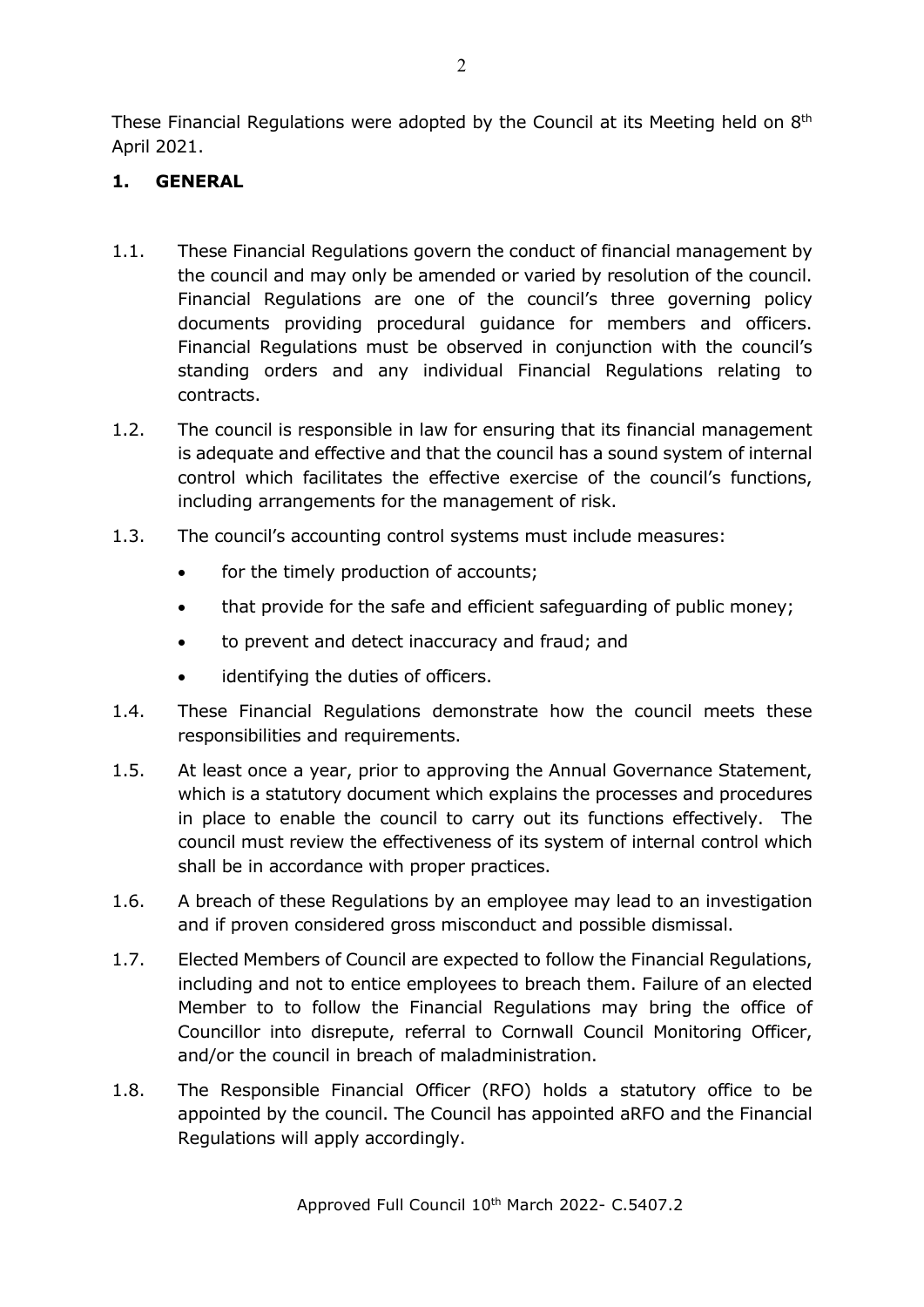- 1.9. The RFO;
	- acts under the policy direction of the council;
	- administers the council's financial affairs in accordance with all Acts, Regulations and proper practices;
	- determines on behalf of the council its accounting records and accounting control systems;
	- ensures the accounting control systems are observed;
	- maintains the accounting records of the council up to date in accordance with proper practices;
	- assists the council to secure economy, efficiency and effectiveness in the use of its resources; and
	- produces financial management information as required by the council.
- 1.10. The accounting records determined by the RFO shall be sufficient to show and explain the council's transactions and to enable the RFO to ensure that any income and expenditure account and statement of balances, or record of receipts and payments and additional information, as the case may be, or management information prepared for the council from time to time comply with the Accounts and Audit Regulations<sup>1</sup>.
- 1.11. The accounting records determined by the RFO shall in particular contain:
	- entries from day to day of all sums of money received and expended by the council and the matters to which the income and expenditure or receipts and payments account relate;
	- a record of the assets and liabilities of the council; and
	- wherever relevant, a record of the council's income and expenditure in relation to claims made, or to be made, for any contribution, grant or subsidy.
- 1.12. The accounting control systems determined by the RFO shall include:
	- procedures to ensure that the financial transactions of the council are recorded as soon as reasonably practicable and as accurately and reasonably as possible;
	- procedures to enable the prevention and detection of inaccuracies and fraud and the ability to reconstruct any lost records;

<span id="page-2-0"></span><sup>1</sup> Accounts and Audit (England) Regulations 2011/817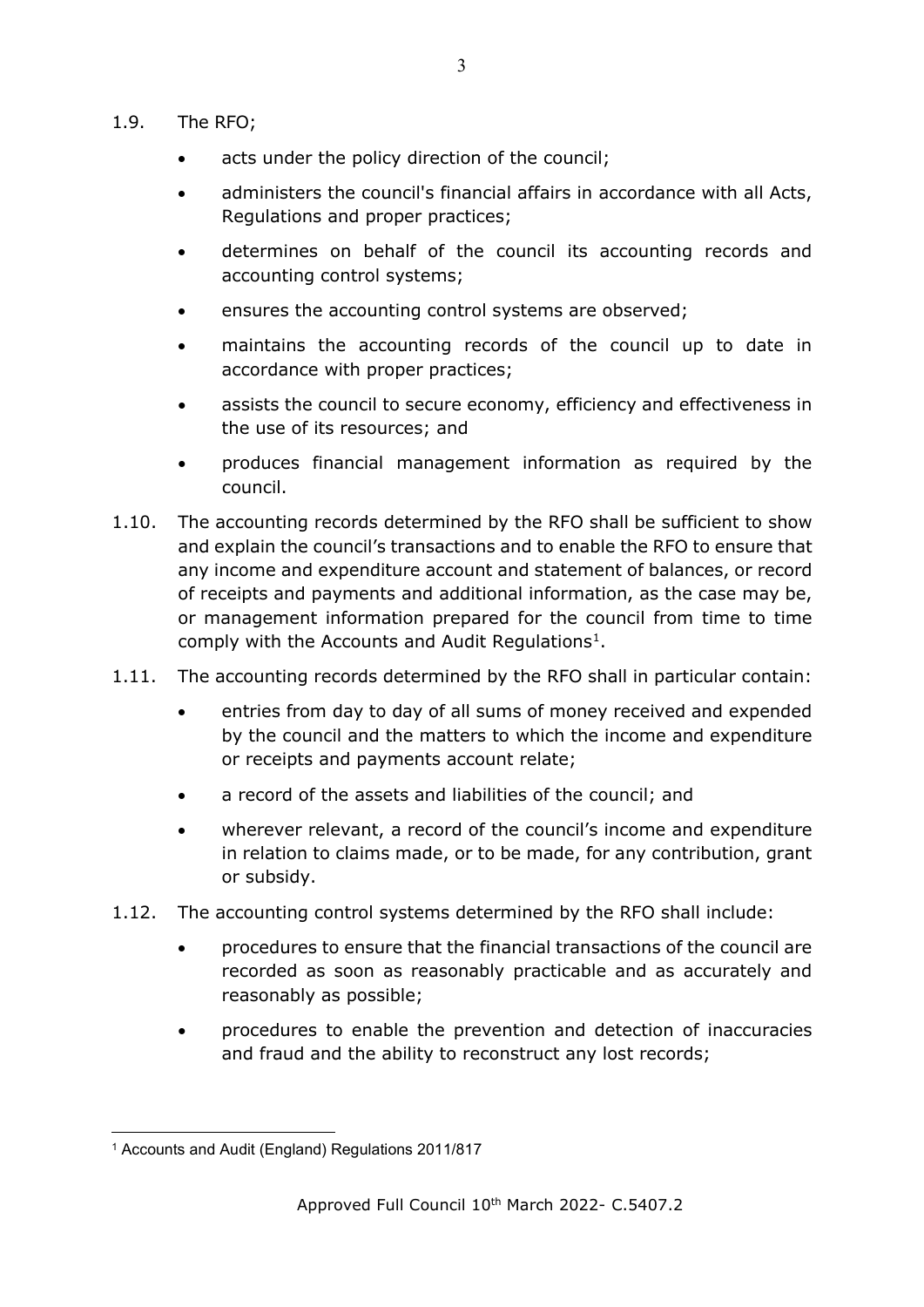- identification of the duties of officers dealing with financial transactions and division of responsibilities of those officers in relation to significant transactions;
- procedures to ensure that uncollectable amounts, including any bad debts are not submitted to the council for approval to be written off except with the approval of the RFO and that the approvals are shown in the accounting records; and
- measures to ensure that risk is properly managed.
- 1.13. The council is not empowered by the Financial Regulations or otherwise to delegate certain specified decisions. In particular any decision regarding:
	- setting the final budget or the precept (council tax requirement);
	- approving end of year accounting statements;
	- approving an annual governance statement;
	- borrowing;
	- writing off bad debts;
	- declaring eligibility for the General Power of Competence; and
	- addressing recommendations in any report from the internal or external auditors,

shall be a matter for the full council only.

- 1.14. In addition the council must:
	- determine and review the bank mandate for all council bank accounts annually;
	- approve any grant or a single commitment in excess of £30,000 and
	- in respect of the annual salary for any employee have regard to recommendations about annual salaries of employees made by the relevant committee in accordance with its terms of reference.
- 1.15. In these Financial Regulations, references to the Accounts and Audit Regulations or 'the regulations' shall mean the regulations issued under the provisions of section 27 of the Audit Commission Act 1998, or any superseding legislation, and then in force unless otherwise specified.

In these Financial Regulations the term 'proper practice' or 'proper practices' shall refer to guidance issued in *Governance and Accountability for Local Councils - a Practitioners' Guide (England)* issued by the Joint Practitioners Advisory Group (JPAG), available from the websites of NALC and the Society for Local Council Clerks (SLCC).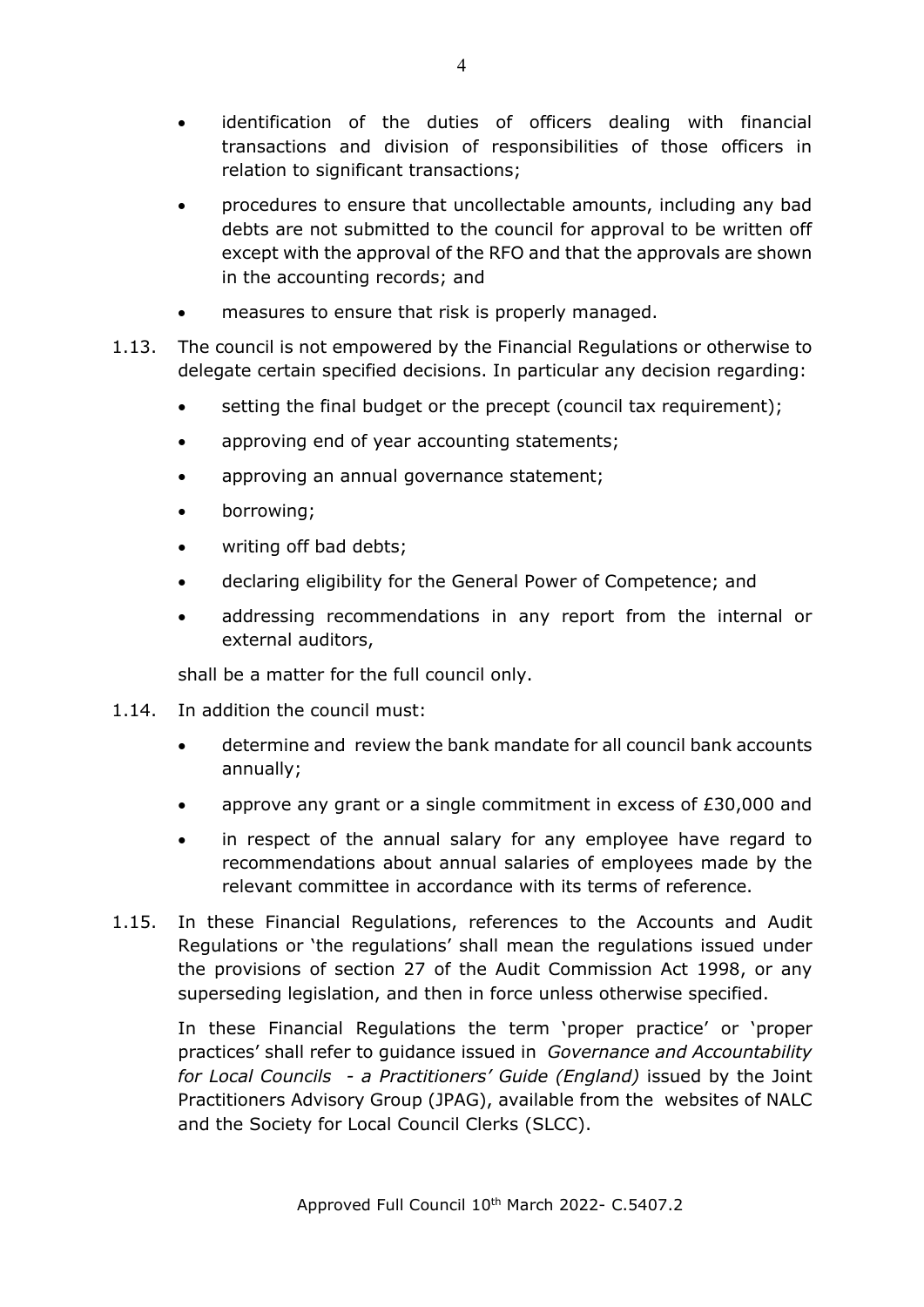1.16. During extended periods of absence of the RFO, once agreed the duties and responsibilities of RFO will revert to the Town Clerk.

## <span id="page-4-0"></span>**2. ACCOUNTING AND AUDIT (INTERNAL AND EXTERNAL)**

- 2.1. All accounting procedures and financial records of the council shall be determined by the RFO in accordance with the Accounts and Audit Regulations, appropriate guidance and proper practices.
- 2.2. Quarterly, and at each financial year end, a member other than any Member involved in the auditing for that quartershall be appointed to verify bank reconciliations (for all accounts) produced by the RFO. The member shall sign the reconciliations and the original bank statements (or similar document) as evidence of verification. This activity shall on conclusion be reported, including any exceptions, to and noted by the Finance and General Purpose Committee
- 2.3. The RFO shall complete the annual statement of accounts, annual report, and any related documents of the council contained in the Annual Return (as specified in proper practices) as soon as practicable after the end of the financial year and having certified the accounts shall submit them and report thereon to the council within the timescales set by the Accounts and Audit Regulations.
- 2.4. The council shall ensure that there is an adequate and effective system of internal audit of its accounting records, and of its system of internal control in accordance with proper practices. Any officer or member of the council shall make available such documents and records as appear to the council to be necessary for the purpose of the audit and shall, as directed by the council, supply the RFO, internal auditor, or external auditor with such information and explanation as the council considers necessary for that purpose.
- 2.5. The internal auditor shall be appointed by and shall carry out the work in relation to internal controls required by the council in accordance with proper practices.
- 2.6. The internal auditor shall:
	- be competent and independent of the financial operations of the council;
	- report to council in writing, or in person, on a regular basis with a minimum of one annual written report during each financial year;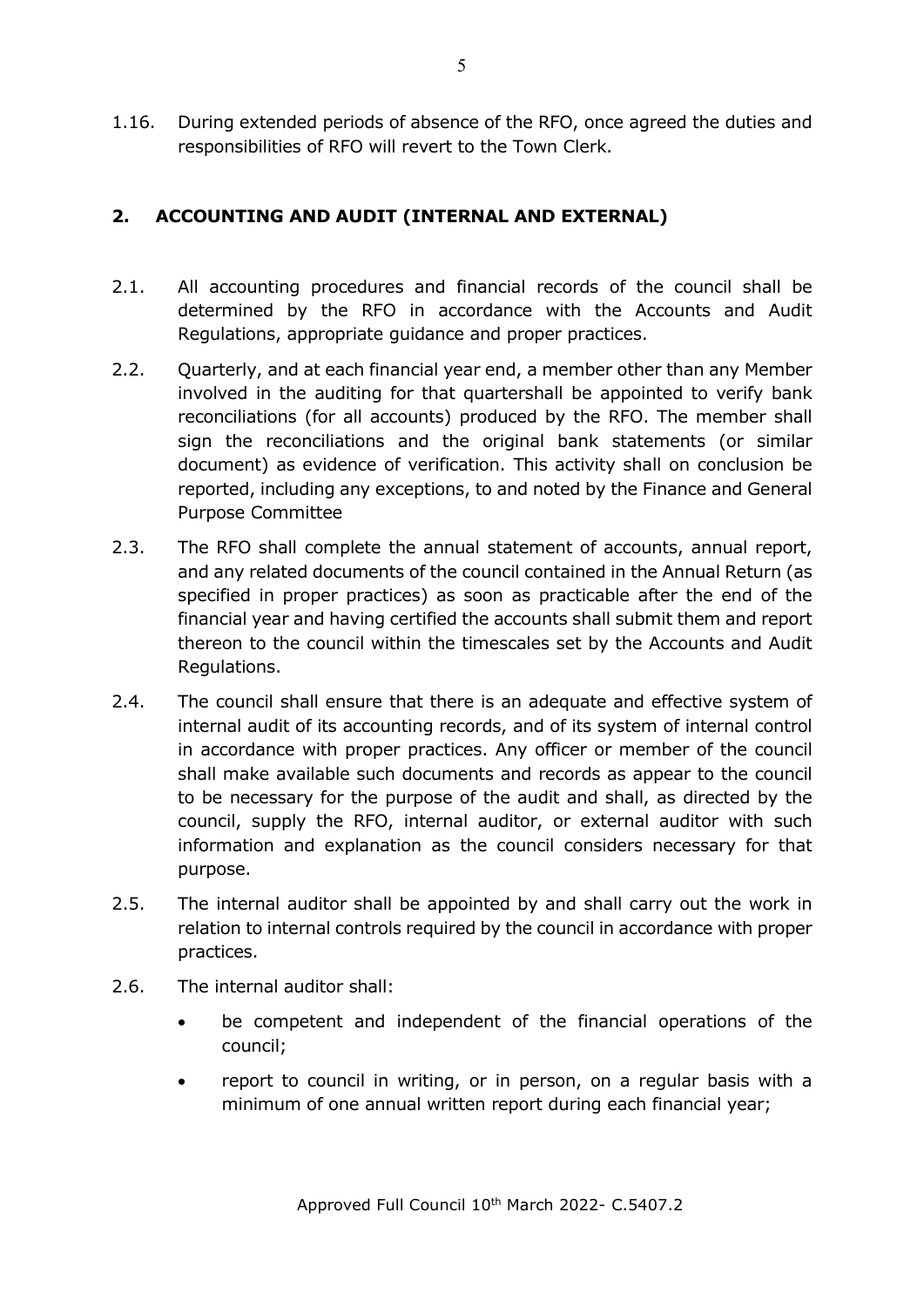- to demonstrate competence, objectivity and independence, be free from any actual or perceived conflicts of interest, including those arising from family relationships; and
- have no involvement in the financial decision making, management or control of the council.
- 2.7. Internal or external auditors may not under any circumstances:
	- perform any operational duties for the council;
	- initiate or approve accounting transactions; or
	- direct the activities of any council employee, except to the extent that such employees have been appropriately assigned to assist the internal auditor.
- 2.8. For the avoidance of doubt, in relation to internal audit the terms 'independent' and 'independence' shall have the same meaning as is described in proper practices.
- 2.9. The RFO shall make arrangements for the exercise of electors' rights in relation to the accounts including the opportunity to inspect the accounts, books, and vouchers and display or publish any notices and statements of account required by Audit Commission Act 1998, or any superseding legislation, and the Accounts and Audit Regulations.
- 2.10. The RFO shall, without undue delay, bring to the attention of all councillors any correspondence or report from internal or external auditors.

# <span id="page-5-0"></span>**3. ANNUAL ESTIMATES (BUDGET) AND FORWARD PLANNING**

- 3.1. Each committee shall review its three year forecast of revenue and capital receipts and payments. Having regard to the forecast, it shall thereafter formulate and submit proposals for the following financial year to the council not later than the end of December each year(annually) including any proposals for revising the forecast.
- 3.2. The RFO must annually, by no later than November prepare detailed estimates of all receipts and payments including the use of reserves and all sources of funding for the following financial year in the form of a budget to be considered by the relevant committee and the council.
- 3.3. The council shall consider annual budget proposals in relation to the council's three year forecast of revenue and capital receipts and payments including recommendations for the use of reserves and sources of funding and update the forecast accordingly.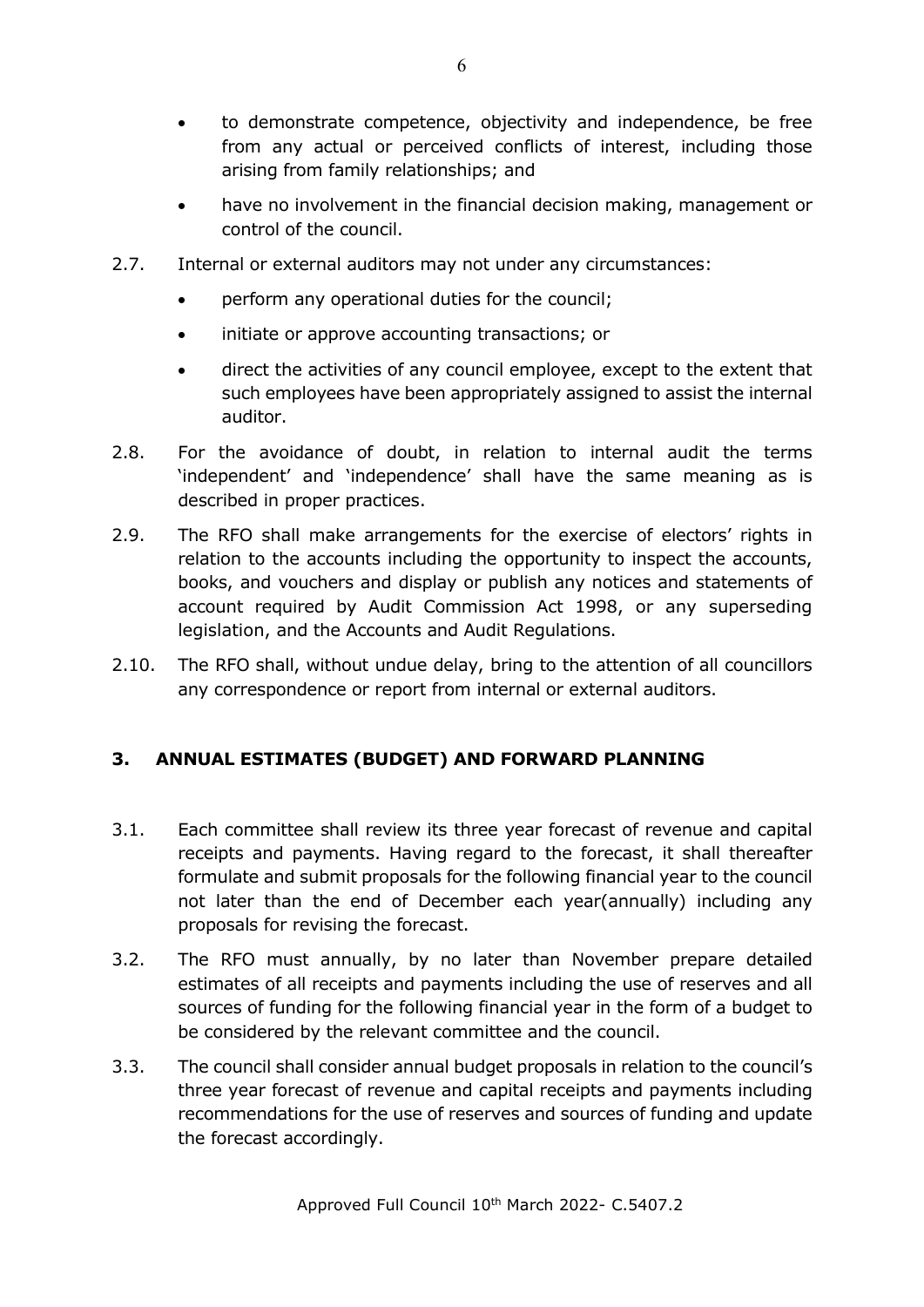- 3.4. The council shall fix the precept (council tax requirement), and relevant basic amount of council tax to be levied for the ensuing financial year not later than by the end of January each year. The RFO shall issue the precept to the billing authority and shall supply each member with a copy of the approved annual budget.
- 3.5. The approved annual budget shall form the basis of financial control for the ensuing year.

# <span id="page-6-0"></span>**4. BUDGETARY CONTROL AND AUTHORITY TO SPEND**

- 4.1. Expenditure on revenue items may be authorised up to the amounts included for that class of expenditure in the approved budget. This authority is to be determined by:
	- the council for all items over £30,000.,
	- a duly delegated committee of the council for items over £5,000 but under £30,000 or
	- the Clerk or RFO, in conjunction with the Chairman and Vice Chairman of the appropriate committee, for any items below £5,000 but above £2,000.,
	- The Town Clerk or RFO for expenditure on items within in the approved budget up to the value of £2,000 (providing it is necessary, appropriate and within the power of the Council)

An exception to the above-The council or duly delegated Committees can delegate specific cost codes within their own budgets to the Town Clerk or RFO, up to the agreed budget to be reviewed on an annual basis

Such authority is to be evidenced by a minute or by an authorisation slip duly signed by the Clerk, and where necessary also by the appropriate Chairman.

Contracts may not be disaggregated to avoid controls imposed by these Financial Regulations.

- 4.2. No expenditure may be authorised that will exceed the amount provided in the revenue budget for that class of expenditure other than by resolution of the council, or duly delegated committee. During the budget year and with the approval of council having considered fully the implications for public services, unspent and available amounts may be moved to other budget headings or to an earmarked reserve as appropriate ('virement').
- 4.3. Unspent provisions in the revenue or capital budgets for completed projects shall not be carried forward to a subsequent year.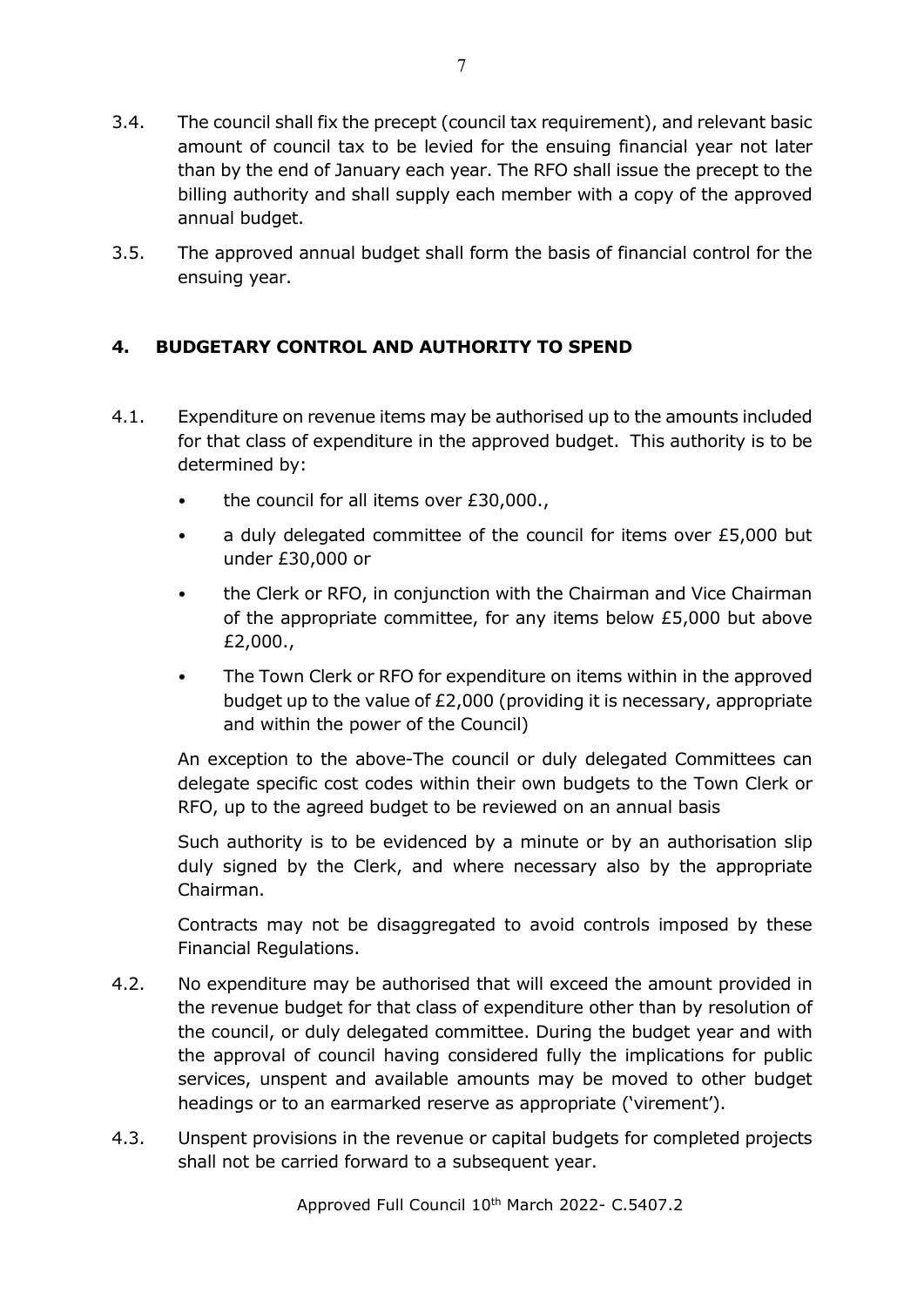- 4.4. The salary budgets are to be reviewed at least annually as part of the budget process for the following financial year and such review shall be evidenced by workings that can be viewed by the Staffing Committee for decision making purposes. The RFO will inform committees of any changes impacting on their budget requirement for the coming year in good time.
- 4.5. In cases of emergency the Clerk/RFO may authorise revenue expenditure on behalf of the council which in the Clerk's/RFO's judgement is needed. Such expenditure includes repair, legal counsel, replacement or other work, whether or not there is any budgetary provision for the expenditure, subject to a limit of £10,000, or £20,000 for emergency works needed to the Passmore Edwards Building. The Clerk shall report such action to the Chairman as soon as possible and to the council as soon as practicable thereafter.
- 4.6. No expenditure shall be authorised in relation to any capital project and no contract entered into or tender accepted involving capital expenditure unless the council is satisfied that the necessary funds are available and the requisite borrowing approval has been obtained.
- 4.7. All capital works shall be administered in accordance with the council's standing orders and Financial Regulations relating to contracts.
- 4.8. The Clerk/RFO shall provide the council with a statement of receipts and payments to date under each head of the budgets, comparing actual expenditure to the appropriate date against that planned as shown in the budget at least quarterly, bi-monthly on most occasions. These statements are to be prepared at least at the end of each financial quarter and shall show explanations of material variances. For this purpose "material" shall be in excess of £500.
- 4.9. Changes in earmarked reserves at the end of the financial year shall be approved by council as part of the budgetary control process.

# <span id="page-7-0"></span>**5. BANKING ARRANGEMENTS AND AUTHORISATION OF PAYMENTS**

5.1. The council's banking arrangements, including the bank mandate, shall be made by the RFO and approved by the council; banking arrangements may not be delegated to a committee. They shall be annually reviewed for safety and efficiency. The RFO shall prepare a schedule of payments requiring authorisation, forming part of the Agenda for the Meeting and, together with the relevant invoices, present the schedule to the Finance and General Purposes Committee. The council / committee shall review the schedule for compliance and, having satisfied itself shall authorise payment by a resolution of the Finance and General Purposes Committee. The approved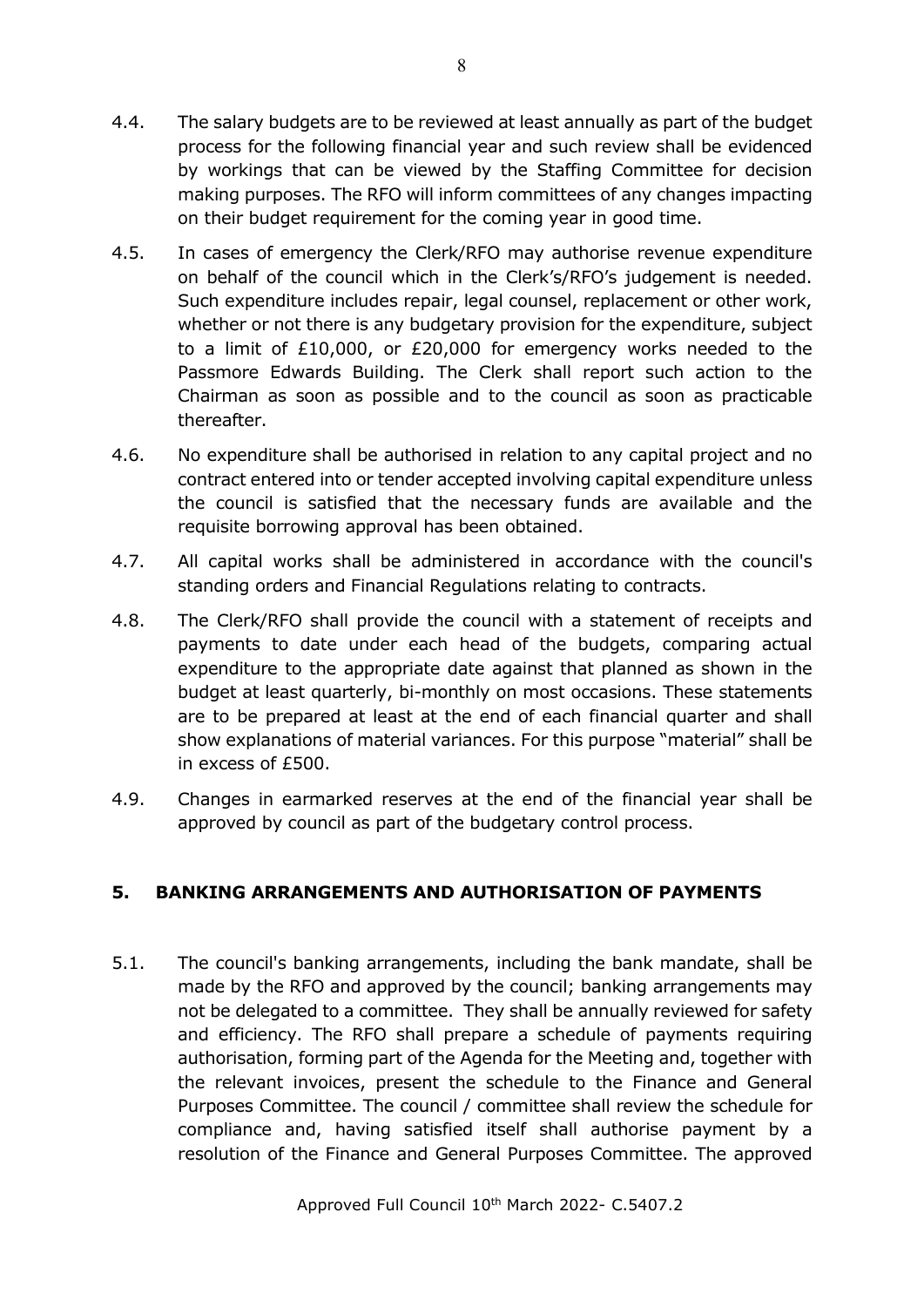schedule shall be ruled off and initialled by the Chairman of the Meeting. A detailed list of all payments shall be disclosed within or as an attachment to the minutes of the meeting at which payment was authorised. Personal payments (including salaries, wages, expenses and any payment made in relation to the termination of a contract of employment) may be summarised to remove public access to any personal information.

- 5.2. All invoices for payment shall be examined, verified and certified by the RFO to confirm that the work, goods or services to which each invoice relates has been received, carried out, examined and represents expenditure previously approved by the council.
- 5.3. The RFO shall examine invoices for arithmetical accuracy and analyse them to the appropriate expenditure heading. The RFO shall take all steps to pay all invoices submitted, and which are in order, at the next available Finance and General Purposes Committee meeting.
- 5.4. The Clerk and RFO shall have delegated authority to authorise the payment of items only in the following circumstances:
	- a) If a payment is necessary to avoid a charge to interest under the Late Payment of Commercial Debts (Interest) Act 1998, and the due date for payment is before the next scheduled Meeting of council, where the Clerk and RFO certify that there is no dispute or other reason to delay payment, provided that a list of such payments shall be submitted to the next appropriate meeting of the Finance and General Purposes Committee.
	- b) An expenditure item authorised under 5.6 below (continuing contracts and obligations) provided that a list of such payments shall be submitted to the next appropriate meeting of the Finance and General Purposes Committee or
	- c) fund transfers within the councils banking arrangements up to the sum of £25,000 provided that a list of such transfers shall be submitted to the next appropriate meeting of council or Finance and General Purposes Committee.
- 5.5. For each financial year the Clerk and RFO shall draw up a list of due payments which arise on a regular basis as the result of a continuing contract, statutory duty, or obligation (such as but not exclusively, Salaries, PAYE and NI, Superannuation Fund and regular maintenance contracts and the like for which the Finance and General Purposes Committee may authorise payment for the year provided that the requirements of regulation 4.1 (Budgetary Controls) are adhered to, provided also that a list of such payments shall be submitted to the next appropriate meeting of the Finance and General Purposes Committee.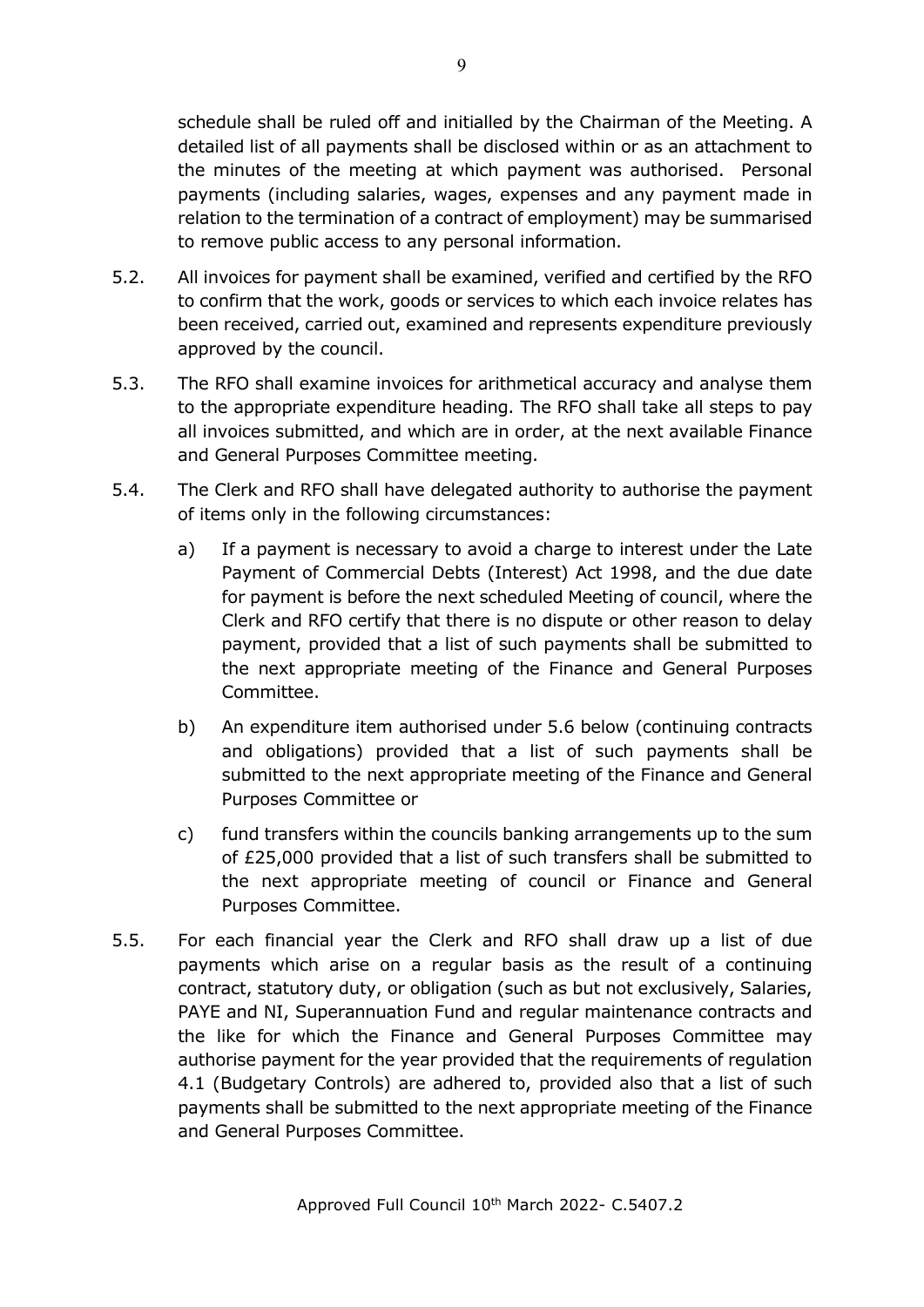- 5.6. A record of regular payments made under 5.5 above shall be drawn up and be signed by two members on each and every occasion when payment is authorised - thus controlling the risk of duplicated payments being authorised and / or made.
- 5.7. In respect of grants a duly authorised committee shall approve expenditure within any limits set by council and in accordance with any policy statement approved by council. Any Revenue or Capital Grant in excess of £10,000 shall before payment, be subject to ratification by resolution of the council.
- 5.8. Members are subject to the Code of Conduct that has been adopted by the council and shall comply with the Code and Standing Orders when a decision to authorise or instruct payment is made in respect of a matter in which they have a disclosable pecuniary or other interest, unless a dispensation has been granted.
- 5.9. The council will aim to rotate the duties of members in these Regulations so that onerous duties are shared out as evenly as possible over time.
- 5.10. Any changes in the recorded details of suppliers, such as bank account records, shall be received in writing.

## <span id="page-9-0"></span>**6. INSTRUCTIONS FOR THE MAKING OF PAYMENTS**

- 6.1. The council will make safe and efficient arrangements for the making of its payments.
- 6.2. Following authorisation under Financial Regulation 5 above, the council, a duly delegated committee or, if so delegated, the Clerk shall give instruction that a payment shall be made.
- 6.3. All payments shall be effected by bank transfer where possible, cheques or other instructions to the council's bankers, or otherwise, in accordance with a resolution of council or the Finance and General Purposes Committee. When payments are made by cheque, to indicate agreement of the details shown on the cheque or order for payment with the counterfoil and the invoice or similar documentation, the signatories shall each also initial the cheque counterfoil.
- 6.4. Payments made by bank transfer will be entered on the Unity Trust Bank website by the Finance Officer/RFO ensuring all details are correct, paperwork will be stamped and authorised by the RFO/Finance Officer. Two members will authorise the payments by signing any invoices/paperwork (or checking all invoices emailed for payment and emailing authorisation) that are being paid along with logging on the secure bank website to authorise the payments. Payments will be made once two members have authorised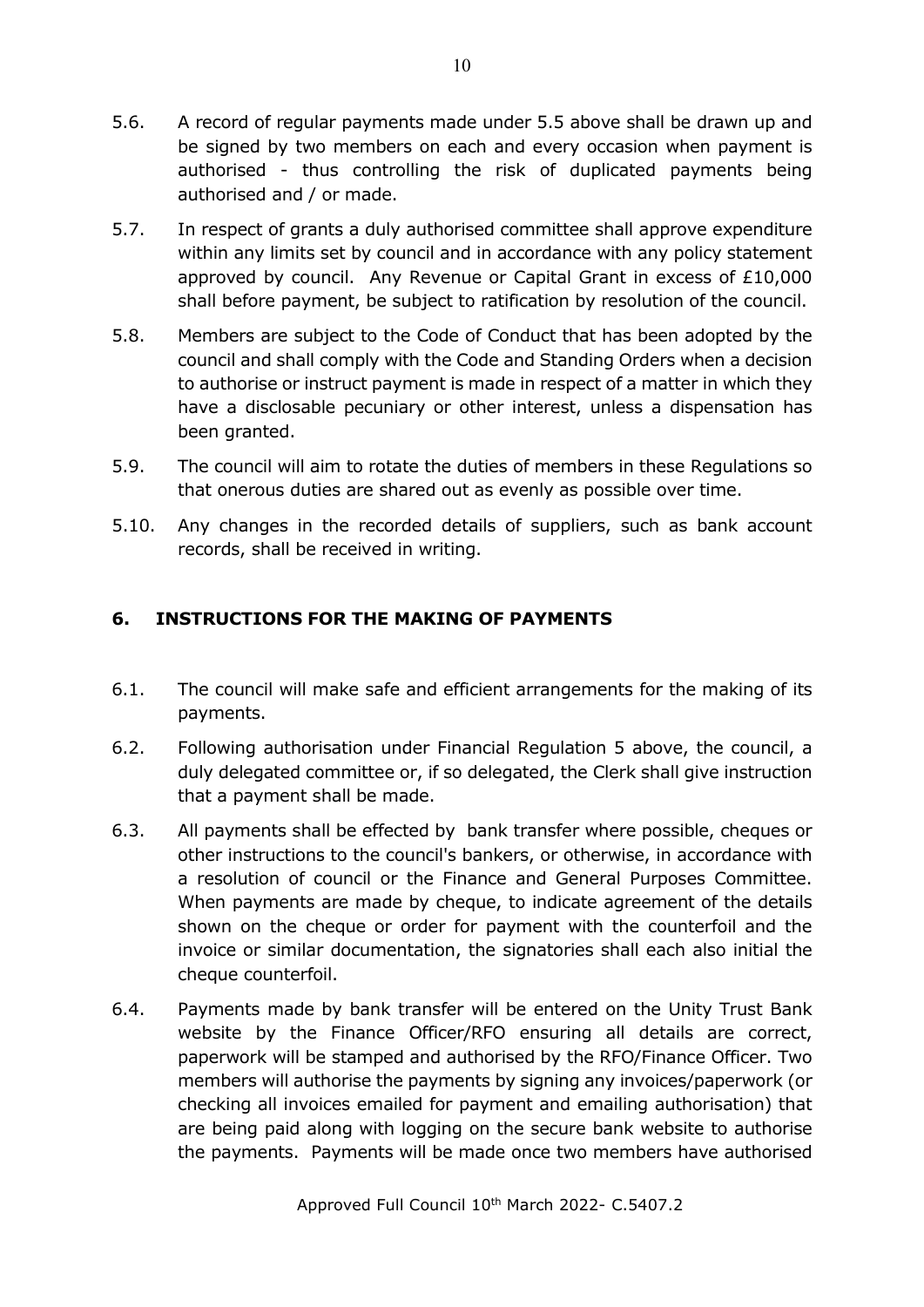the payment online. As with any other payment this will be reported to the next meeting of the Finance & General Purposes Committee.

- 6.5. Where payments need to authorised remotely by members invoices will be provided by secure email or transfer for review and payment authorisation as above in 6.4, invoices can be signed at a later date but the bank authorisation page and confirmation email should be kept for review if this is not possible.
- 6.6. Cheques, bank transfers or orders for payment shall not normally be presented for signature/authorisation other than at a council or committee meeting (including immediately before or after such a meeting) unless payment needs to be made to meet payment terms or to receive the service or goods. Any signatures/authorisations obtained away from such meetings shall be reported to the Finance and General Purposes Committee at the next convenient meeting.
- 6.7. If thought appropriate by the council, payment for bills such as utility supplies (energy, telephone and water), postage or rental charges, provision of services e.g. Restroom Scheme and any National Non-Domestic Rates may be made by variable direct debit provided that the instructions are signed by two members and any payments are reported to council as made. The approval of the use of a variable direct debit shall be renewed by resolution of the council at least every two years.
- 6.8. If thought appropriate by the council, payment for certain items may be made by bank transfer or banker's standing order provided that the instructions are signed, or otherwise evidenced by two members are retained and any payments are reported to council as made. The approval of the use of a banker's standing order shall be renewed by resolution of the council at least every two years.
- 6.9. Where a computer requires use of a personal identification number (PIN) or other password(s), for access to the council's records on that computer, a note shall be made of the PIN and Passwords and shall be handed to and retained by the Chairman of Council in a sealed dated envelope. This envelope may not be opened other than in the presence of two other councillors. After the envelope has been opened, in any circumstances, the PIN and / or passwords shall be changed as soon as practicable. The fact that the sealed envelope has been opened, in whatever circumstances, shall be reported to all members immediately and formally to the next available meeting of the council. This will not be required for a member's personal computer used only for remote authorisation of bank payments.
- 6.10. No employee or councillor shall disclose any PIN or password, relevant to the working of the council or its bank accounts, to any person not authorised in writing by the council or a duly delegated committee.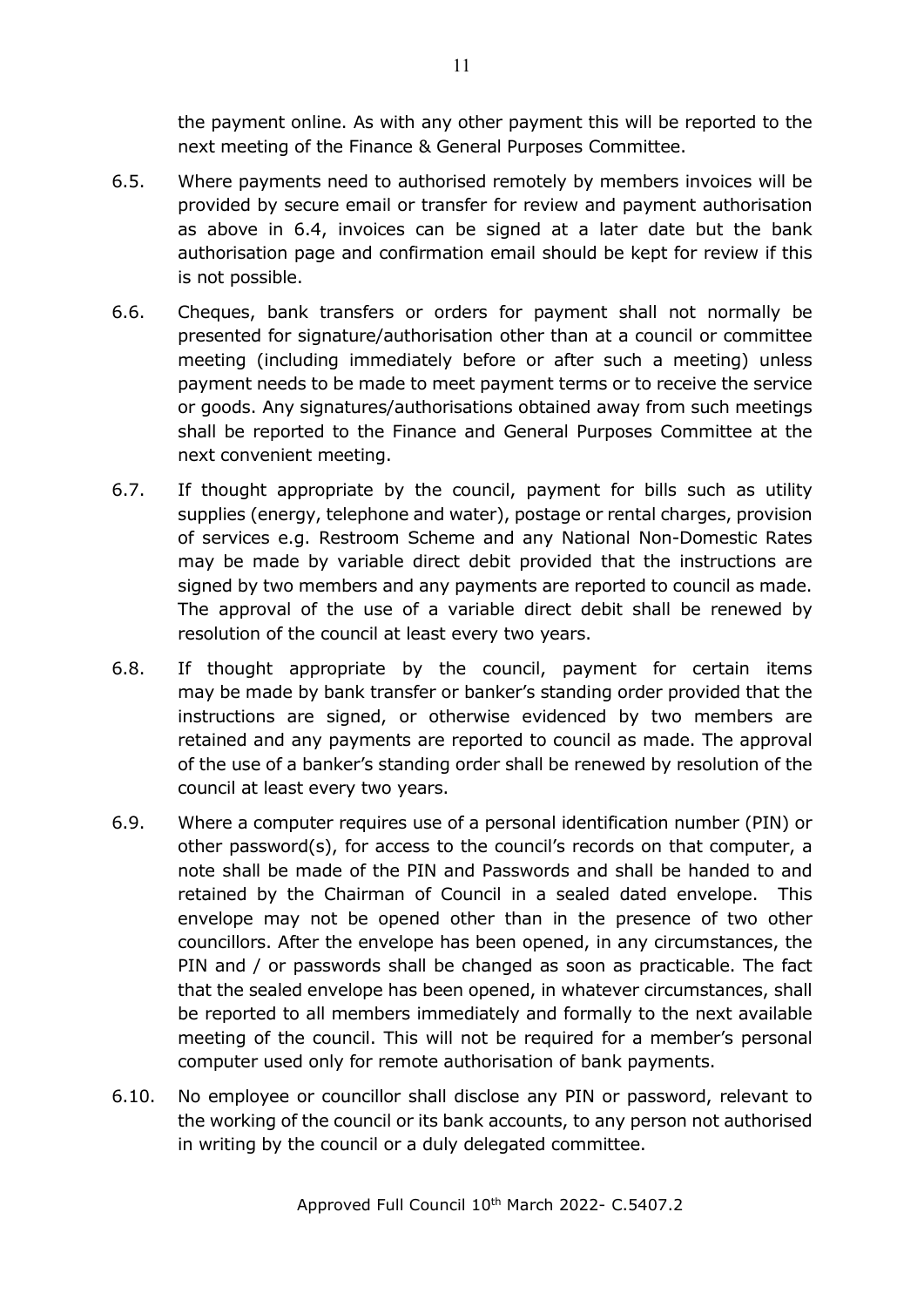- 6.11. Regular back-up copies of the records on any computer shall be made and shall be stored securely away from the computer in question, and preferably off site.
- 6.12. The council, and any members using computers for the council's financial business, shall ensure that anti-virus, anti-spyware and firewall, software with automatic updates, together with a high level of security, is used.
- 6.13. Where internet banking arrangements are made with any bank, the Clerk, RFO, or Finance Officer shall be appointed as the Service Administrator. The bank mandate approved by the council shall identify a number of councillors who will be authorised to approve transactions on those accounts. The bank mandate will state clearly the amounts of payments that can be instructed by the use of the Service Administrator alone, or by the Service Administrator with a stated number of approvals.
- 6.14. Access to any internet banking accounts will be directly to the access page (which may be saved under "favourites"), and not through a search engine or e-mail link. Remembered or saved passwords facilities must not be used on any computer used for council banking work. Breach of this Regulation will be treated as a very serious matter under these Financial Regulations.
- 6.15. Changes to account details for suppliers, which are used for internet banking, may only be changed on written hard copy notification by the supplier and supported by hard copy authority for change signed by the Clerk or RFO and two members A programme of regular checks of standing data with suppliers will be followed.
- 6.16. Any Debit Card issued for use will be specifically restricted to the Clerk and will also be restricted to a single transaction maximum value of £500 unless authorised by council or finance committee in writing before any order is placed.
- 6.17. a) Any corporate credit card opened by the council will be specifically restricted to use by the Clerk / RFO and shall be subject to automatic payment in full at each month-end. Personal credit or debit cards of members or staff shall not be used under any circumstances.

b) Any trade account opened by the council will be administered by the Clerk /RFO, and use of the account may be given to specific employees to carry out council business within account limits.

6.18. The RFO, Finance Officer or Finance and Administration Assistant may provide petty cash to officers for the purpose of defraying operational and other expenses. Vouchers for payments made shall be forwarded to the RFO, Finance Officer or Finance and Administration Assistant with a claim for reimbursement.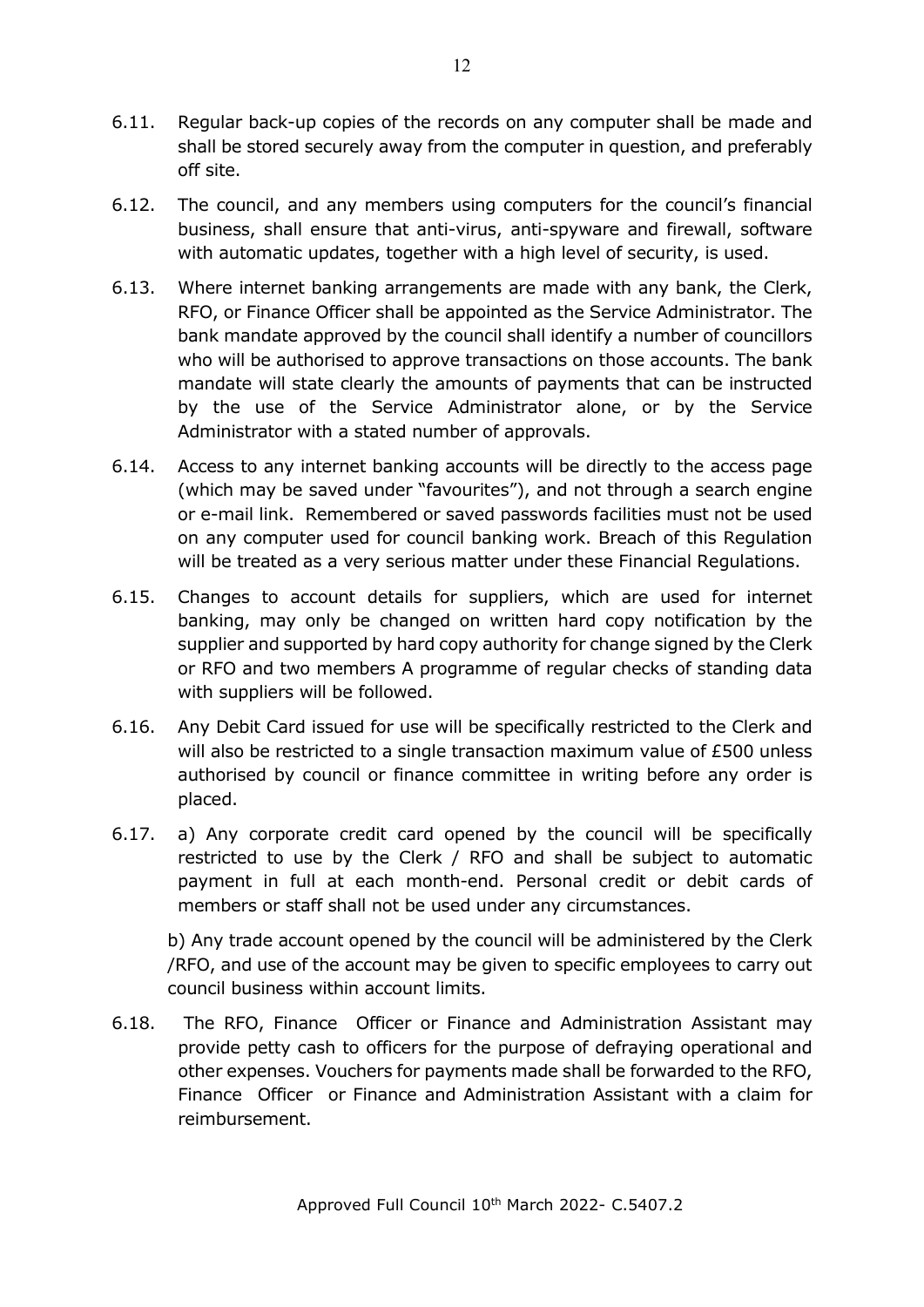- a) The Finance Officer or Finance and Administration Assistant shall maintain a petty cash float of £300 (maximum) for the purpose of defraying operational and other expenses. Vouchers for payments made from petty cash shall be kept to substantiate the payment.
- b) Income received must not be paid into the petty cash float but must be separately banked, as provided elsewhere in the Financial Regulations.
- c) Payments to maintain the petty cash float shall be shown separately on the schedule of payments presented to council under 5.2 above.

## <span id="page-12-0"></span>**7. PAYMENT OF SALARIES**

- 7.1. As an employer, the council shall make arrangements to meet fully the statutory requirements placed on all employers by PAYE and National Insurance legislation. The payment of all salaries shall be made in accordance with payroll records and the rules of PAYE and National Insurance currently operating, and salary rates shall be as agreed by council, or duly delegated committee.
- 7.2. Payment of salaries and payment of deductions from salary such as may be required to be made for tax, national insurance and pension contributions, or similar statutory or discretionary deductions must be made in accordance with the payroll records and on the appropriate dates stipulated in employment contracts, provided that each payment is reported to the next available council meeting, as set out in the Financial Regulations above.
- 7.3. No changes shall be made to any employee's pay, emoluments, or terms and conditions of employment without the prior consent of the Staffing Committee
- 7.4. Each and every payment to employees of net salary and to the appropriate creditor of the statutory and discretionary deductions shall be recorded separately and stored in a secure container. These records are not open to inspection or review (under the General Data Protection Regulations 2018 or otherwise) other than:
	- a) by any councillor who can demonstrate a need to know;
	- b) by the internal auditor;
	- c) by the external auditor; or
	- d) by any person authorised under Audit Commission Act 1998, or any superseding legislation.
- 7.5. The total of such payments in each calendar month shall be reported with all other payments as made as may be required under these Financial

Approved Full Council 10<sup>th</sup> March 2022- C.5407.2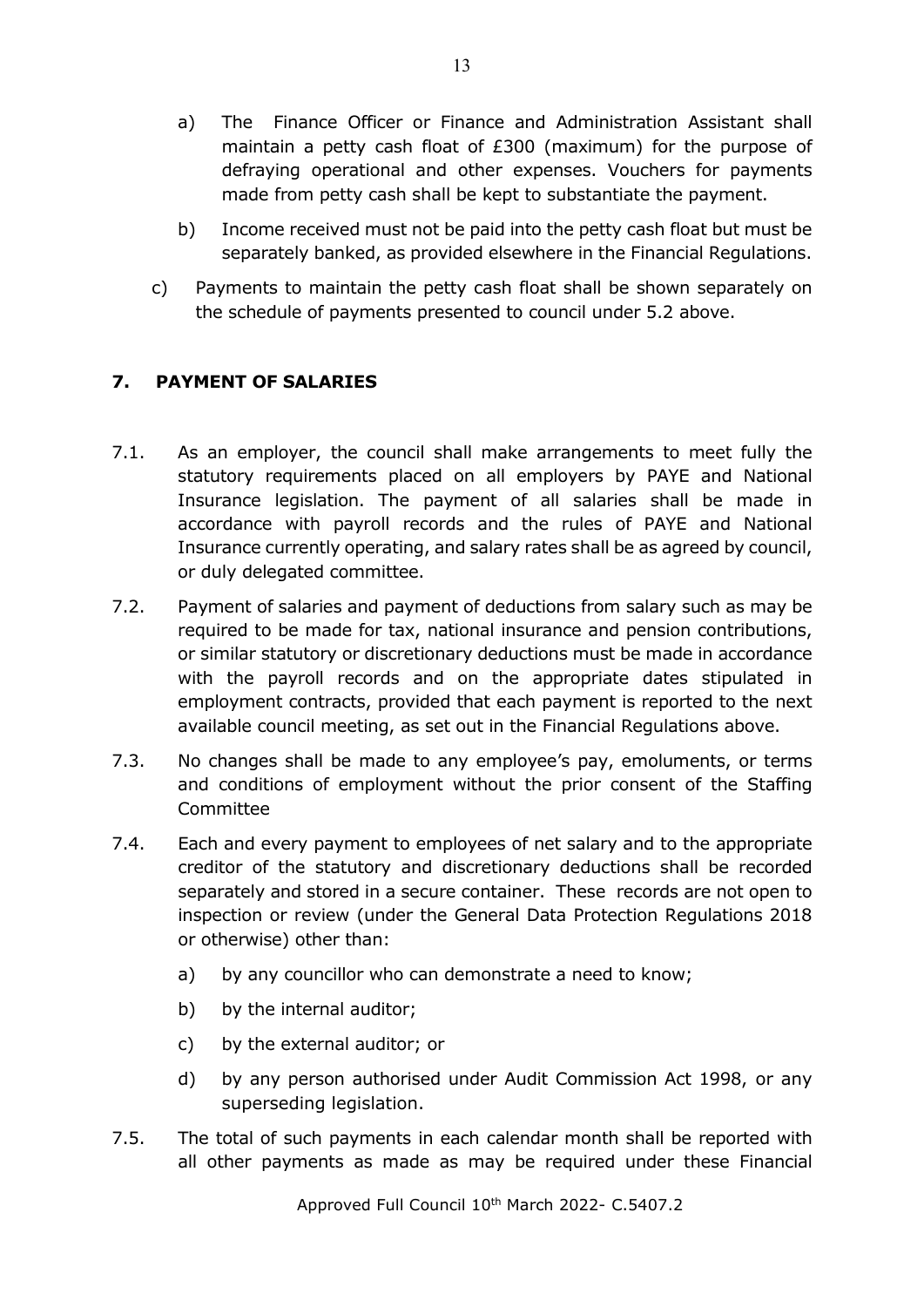Regulations, to ensure that only payments due for the period have actually been paid.

- 7.6. Any termination payments shall be supported by a clear business case and reported to the council. Termination payments shall only be authorised by council.
- 7.7. Before employing interim staff the council must consider a full business case.

#### <span id="page-13-0"></span>**8. LOANS AND INVESTMENTS**

- 8.1. All borrowings shall be effected in the name of the council, after obtaining any necessary borrowing approval. Any application for borrowing approval shall be approved by Council as to terms and purpose. The application for borrowing approval, and subsequent arrangements for the loan shall only be approved by full council.
- 8.2. Any financial arrangement which does not require formal borrowing approval from the Secretary of State (such as Hire Purchase or Leasing of tangible assets) shall be subject to approval by the full council. In each case a report in writing shall be provided to council in respect of value for money for the proposed transaction.
- 8.3. The council will arrange with the council's banks and investment providers for the sending of a copy of each statement of account to the Chairman of the council at the same time as one is issued to the Clerk or RFO
- 8.4. All loans and investments shall be negotiated in the name of the council and shall be for a set period in accordance with council policy.
- 8.5. The council shall consider the need for an Investment Strategy and Policy which, if drawn up, shall be in accordance with relevant regulations, proper practices and guidance. Any Strategy and Policy shall be reviewed by the council at least annually.
- 8.6. All investments of money under the control of the council shall be in the name of the council.
- 8.7. All investment certificates and other documents relating thereto shall be retained in the custody of the RFO.
- 8.8. Payments in respect of short term or long term investments, including transfers between bank accounts held in the same bank, or branch, shall be made in accordance with Regulation 5 (Authorisation of payments) and Regulation 6 (Instructions for payments).

#### <span id="page-13-1"></span>**9. INCOME**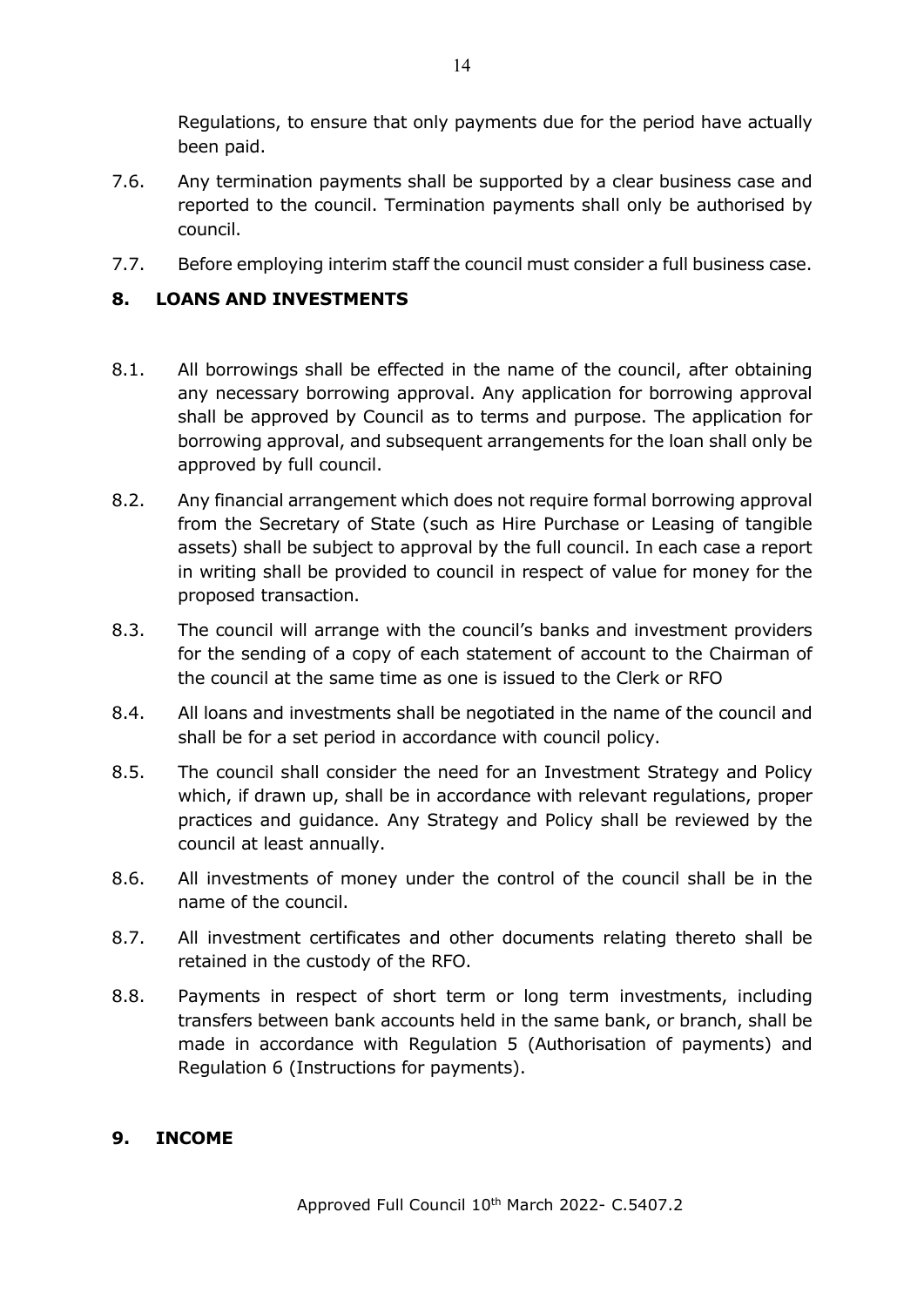- 9.1. The collection of all sums due to the council shall be the responsibility of and under the supervision of the RFO.
- 9.2. Particulars of all charges to be made for work done, services rendered or goods supplied shall be agreed annually by the council, notified to the RFO and the RFO shall be responsible for the collection of all accounts due to the council.
- 9.3. The council will review all fees and charges at least annually, following a report of the Clerk/RFO or relevant Officer.
- 9.4. Any sums found to be irrecoverable and any bad debts shall be reported to the council and shall be written off in the year.
- 9.5. All sums received on behalf of the council shall be banked intact as directed by the RFO. In all cases, all receipts shall be deposited with the council's bankers with such frequency as the RFO considers necessary.
- 9.6. The origin of each receipt shall be entered on the paying-in slip.
- 9.7. Personal cheques shall not be cashed out of money held on behalf of the council.
- 9.8. The RFO or Finance Officer shall promptly complete any VAT Return that is required. Any repayment claim due in accordance with VAT Act 1994 section 33 shall be made at least annually coinciding with the financial year end.
- 9.9. Where any significant sums of cash are regularly received by the council, the RFO shall take such steps as are agreed by the council to ensure that more than one person is present when the cash is counted in the first instance, that there is a reconciliation to some form of control such as ticket issues, and that appropriate care is taken in the security and safety of individuals banking such cash.

#### <span id="page-14-0"></span>**10. ORDERS FOR WORK, GOODS AND SERVICES**

- 10.1. An official purchase order shall be issued for all work, goods and services unless a formal contract is to be prepared or an official order would be inappropriate. Copies of orders shall be retained.
- 10.2. Orders shall be controlled by the RFO.
- 10.3. All members and officers are responsible for obtaining value for money at all times. An officer issuing an official order shall ensure as far as reasonable and practicable that the best available terms are obtained in respect of each transaction, usually by obtaining three or more quotations or estimates from appropriate suppliers, subject to any *de minimis* provisions in Regulation 11.1 below.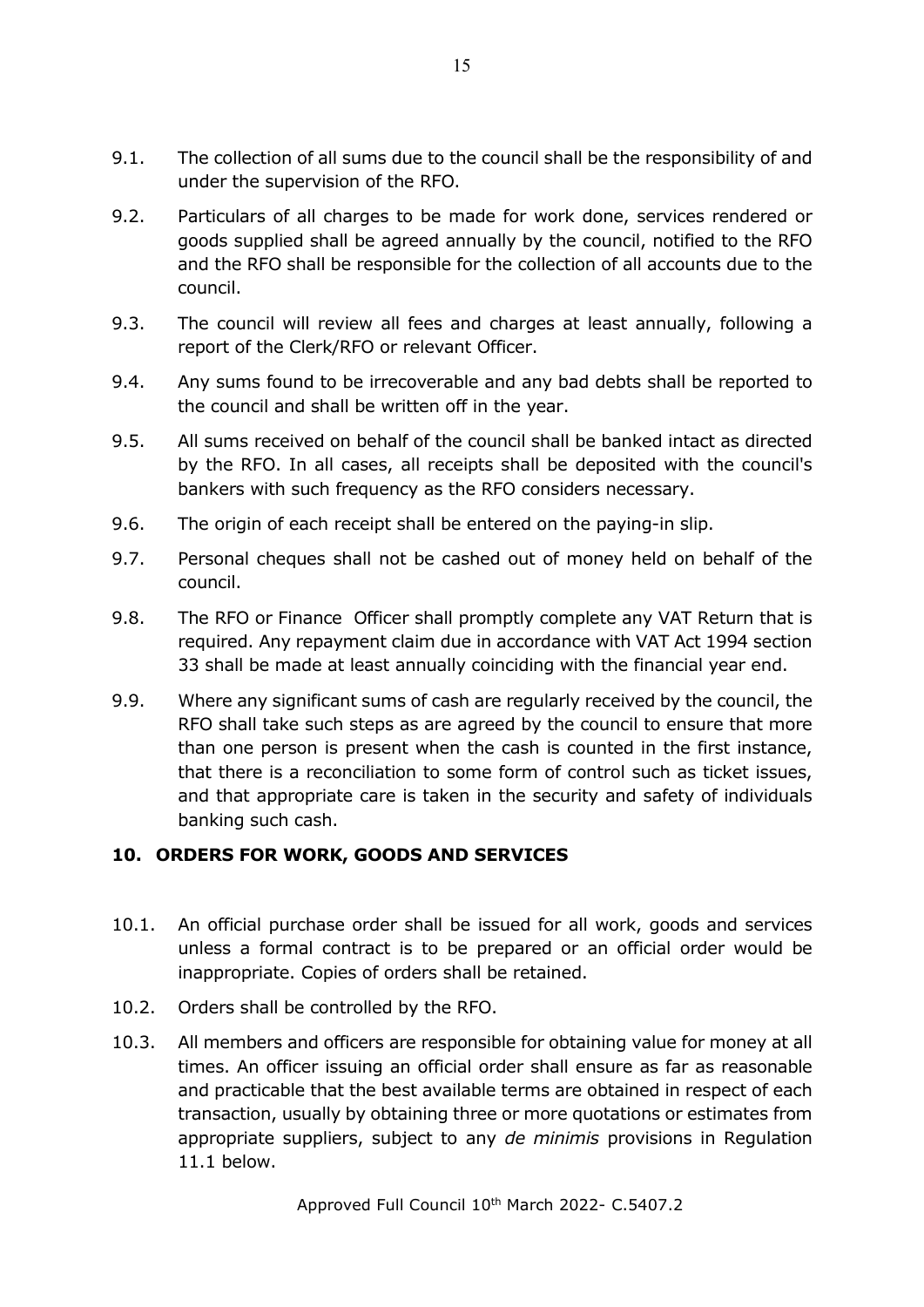- 10.4. A member may not issue an official order or make any contract on behalf of the council.
- 10.5. The RFO shall verify the lawful nature of any proposed purchase before the issue of any order, and in the case of new or infrequent purchases or payments, the RFO shall ensure that the statutory authority shall be reported to the meeting at which the order is approved so that the minutes can record the power being used.

#### <span id="page-15-0"></span>**11. CONTRACTS**

- 11.1. Procedures as to contracts are laid down as follows:
	- a. Every contract shall comply with these Financial Regulations, and no exceptions shall be made otherwise than in an emergency provided that this regulation need not apply to contracts which relate to items (i) to (vi) below:
		- i. for the supply of gas, electricity, water, sewerage and telephone services;
		- ii. for specialist services such as are provided by legal professionals acting in disputes;
		- iii. for work to be executed or goods or materials to be supplied which consist of repairs to or parts for existing machinery or equipment or plant;
		- iv. for work to be executed or goods or materials to be supplied which constitute an extension of an existing contract by the council;
		- v. for additional audit work of the external auditor up to an estimated value of £500 (in excess of this sum the Clerk and RFO shall act after consultation with the Chairman and Vice Chairman of council); and
		- vi. for goods or materials proposed to be purchased which are proprietary articles and / or are only sold at a fixed price.
	- b. Where the council intends to procure or award a public supply contract, public service contract or public works contract as defined by The Public Contracts Regulations 2015 ("the Regulations") which is valued at £25,000 or more, the council shall comply with the relevant requirements of the Requiations<sup>[2](#page-15-1)</sup>.
	- c. The full requirements of The Regulations, as applicable, shall be followed in respect of the tendering and award of a public supply

<span id="page-15-1"></span><sup>&</sup>lt;sup>2</sup> The Regulations require councils to use the Contracts Finder website to advertise contract opportunities, set out the procedures to be followed in awarding new contracts and to publicise the award of new contracts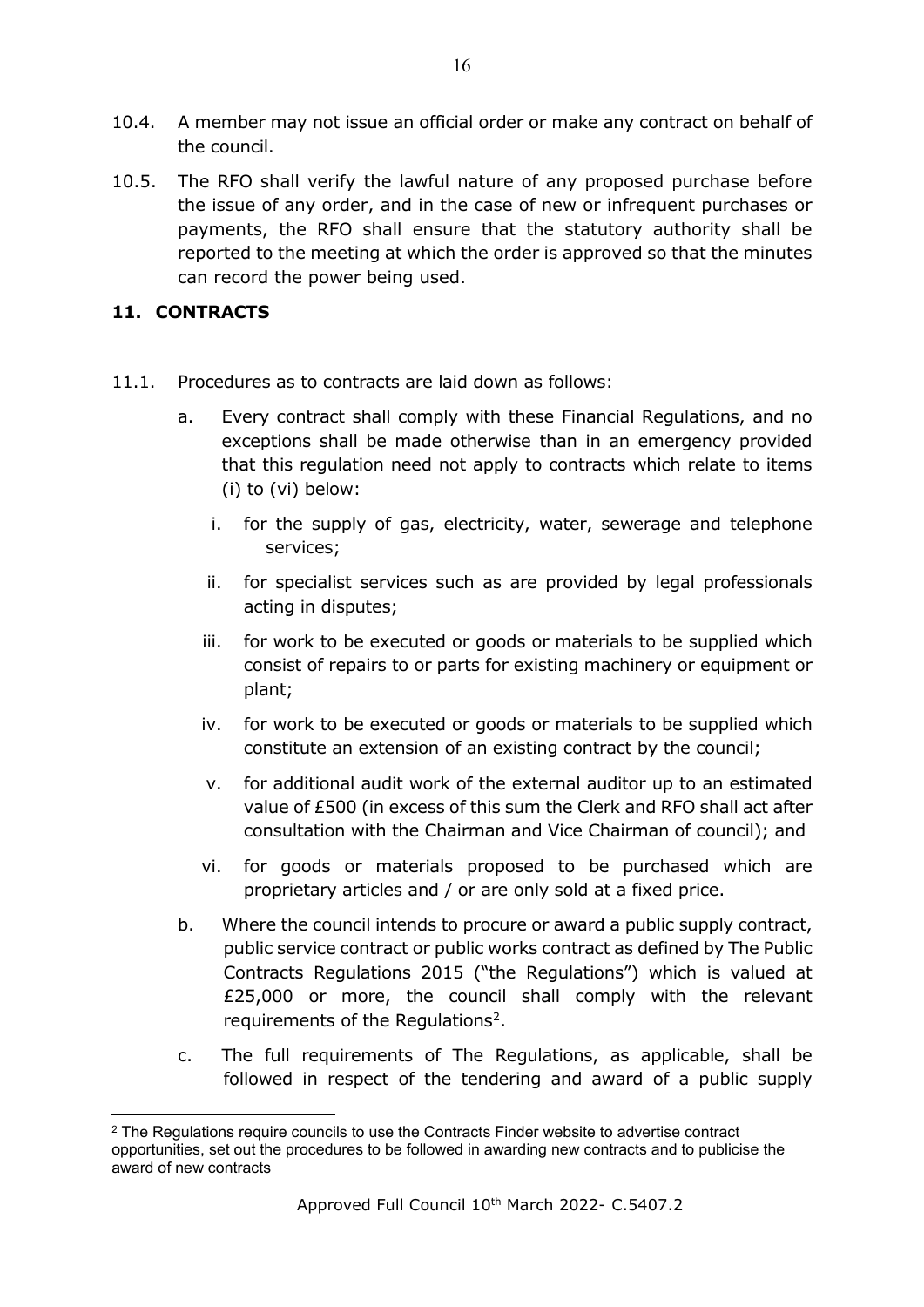contract, public service contract or public works contract which exceed thresholds in The Regulations set by the Public Contracts Directive 2014/24/EU (which may change from time to time)<sup>[3](#page-16-1)</sup>.

- d. When applications are made to waive Financial Regulations relating to contracts to enable a price to be negotiated without competition the reason shall be embodied in a recommendation to the council.
- e. Such invitation to tender shall state the general nature of the intended contract and the Clerk shall obtain the necessary technical assistance to prepare a specification in appropriate cases. The invitation shall in addition state that tenders must be addressed to the Clerk they can be received by post but email is the preferred method via a specific email address for tenders. . The tender is to be sealed and remain sealed (or unread in the case of emails) until the prescribed date for opening tenders for that contract.
- f. All sealed tenders shall be opened at the same time on the prescribed date by the Clerk in the presence of at least one member of council.
- g. Any invitation to tender issued under this regulation shall be subject to Standing Orders 97 and shall refer to the terms of the Bribery Act 2010.
- h. When it is to enter into a contract of less than  $E25,000$  in value for the supply of goods or materials or for the execution of works or specialist services other than such goods, materials, works or specialist services as are excepted as set out in paragraph (a) the Clerk, RFO or delegated Officer shall strive to obtain 3 quotations (priced descriptions of the proposed supply); where the value is below £3,000 the Clerk, RFO or delegated Officer shall strive to achieve best value. Otherwise, Regulation 10.3 above shall apply.
	- i. The council shall not be obliged to accept the lowest or any tender, quote or estimate.
	- j. Should it occur that the council, or duly delegated committee, does not accept any tender, quote or estimate, the work is not allocated and the council requires further pricing, provided that the specification does not change, no person shall be permitted to submit a later tender, estimate or quote who was present when the original decision making process was being undertaken.

## <span id="page-16-0"></span>**12. PAYMENTS UNDER CONTRACTS FOR BUILDING OR OTHER CONSTRUCTION WORKS**

<span id="page-16-1"></span>a. <sup>3</sup>

a.<http://www.legislation.gov.uk/uksi/2015/102/contents/made>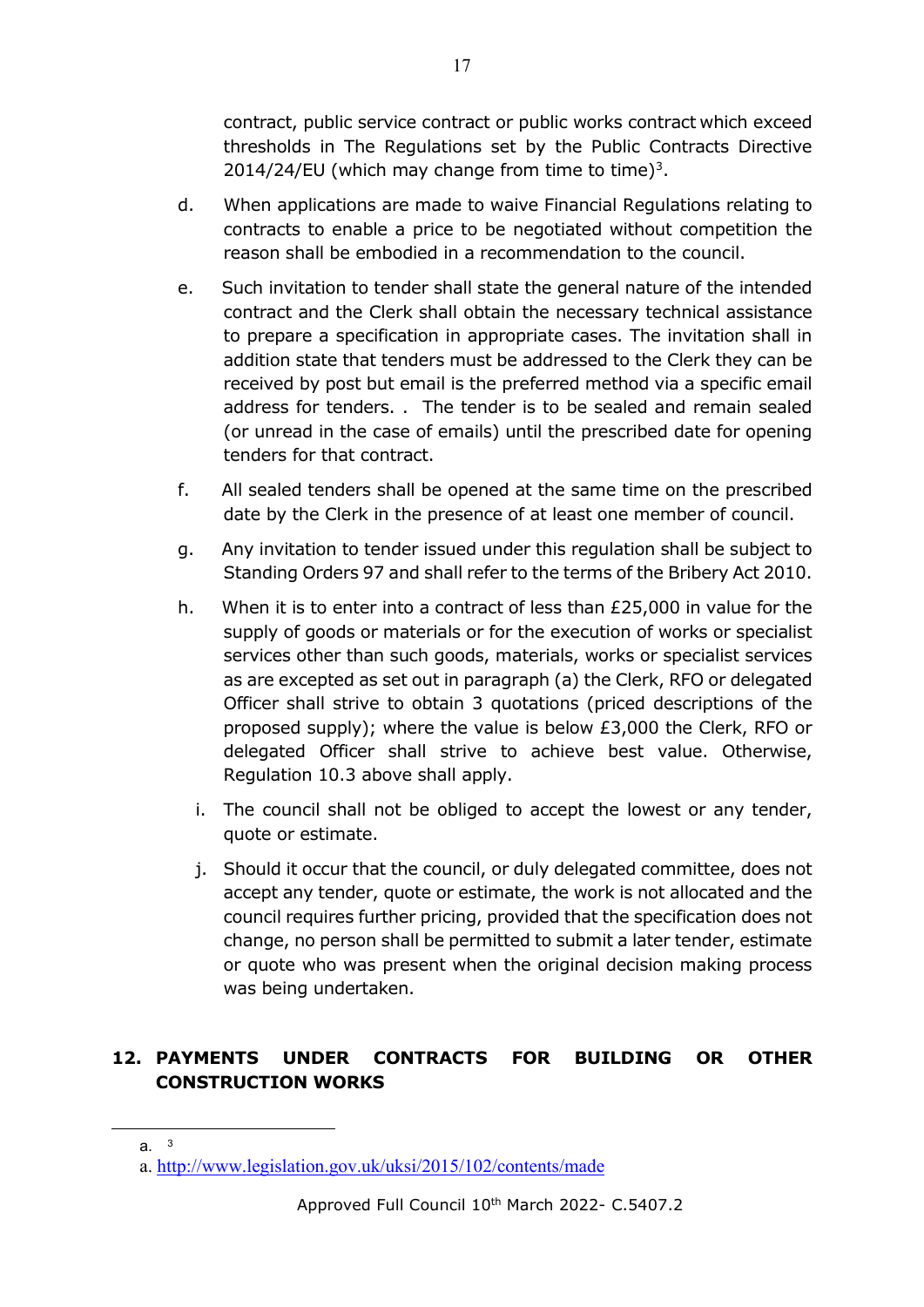- 12.1. Payments on account of the contract sum shall be made within the time specified in the contract by the RFO upon authorised certificates of the architect or other consultants engaged to supervise the contract (subject to any percentage withholding as may be agreed in the particular contract).
- 12.2. Where contracts provide for payment by instalments the RFO shall maintain a record of all such payments. In any case where it is estimated that the total cost of work carried out under a contract, excluding agreed variations, will exceed the contract sum of 5% or more a report shall be submitted to the council.
- 12.3. Any variation to a contract or addition to or omission from a contract must be approved by the council and Clerk to the contractor in writing, the council being informed where the final cost is likely to exceed the financial provision.

#### <span id="page-17-0"></span>**13. STORES AND EQUIPMENT**

- 13.1. The officer in charge of each section shall be responsible for the care and custody of stores and equipment in that section.
- 13.2. Delivery notes shall be obtained in respect of all goods received into store or otherwise delivered and goods must be checked as to order and quality at the time delivery is made.
- 13.3. Stocks shall be kept at the minimum levels consistent with operational requirements.
- 13.4. The RFO in conjunction with the Amenities and Projects Officer shall be responsible for periodic checks of stocks and stores at least annually.

# <span id="page-17-1"></span>**14. ASSETS, PROPERTIES AND ESTATES**

14.1. The Clerk shall make appropriate arrangements for the custody of all title deeds and Land Registry Certificates of properties held by the council. The RFO shall ensure a record is maintained of all properties held by the council, recording the location, extent, plan, reference, purchase details, nature of the interest, tenancies granted, rents payable and purpose for which held in accordance with Accounts and Audit Regulations.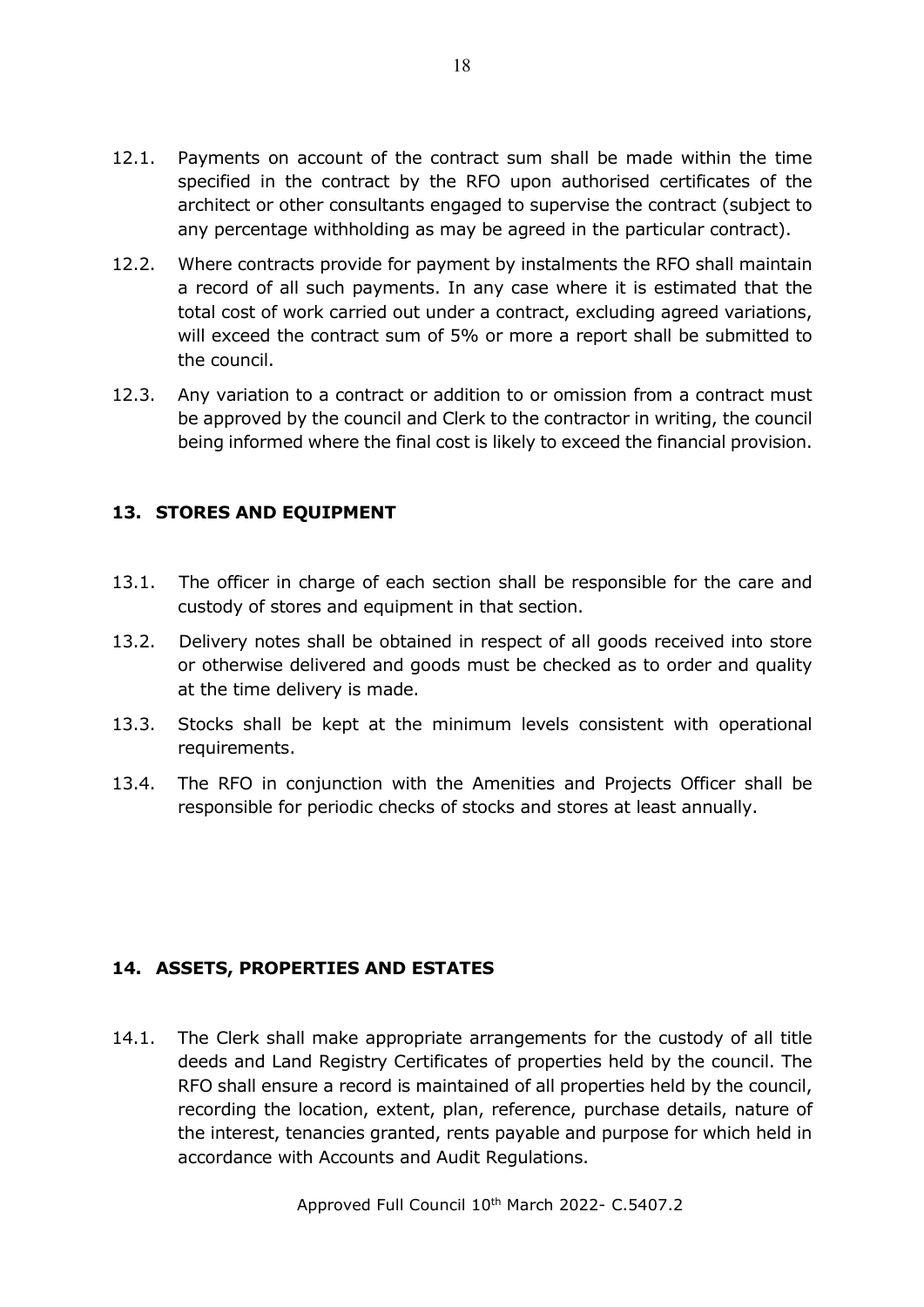- 14.2. No tangible property shall be purchased or otherwise acquired, sold, leased or otherwise disposed of, without the authority of the council, together with any other consents required by law, save where the estimated value of any one item of tangible property does not exceed £250.
- 14.3. No real property (interests in land) shall be sold, leased or otherwise disposed of without the authority of the council, together with any other consents required by law, In each case a report in writing shall be provided to council in respect of valuation and surveyed condition of the property (including matters such as planning permissions and covenants) together with a proper business case (including an adequate level of consultation with the electorate).
- 14.4. No real property (interests in land) shall be purchased or acquired without the authority of the full council. Before acquisition, a report in writing shall be provided to Full Council in respect of valuation and surveyed condition of the property (including matters such as planning permissions and covenants) as considered necessary by the Council.
- 14.5. The RFO shall ensure that an appropriate and accurate Register of Assets and Investments is kept up to date. The continued existence of tangible assets shown in the Register shall be verified at least annually, possibly in conjunction with a health and safety inspection of assets.

# <span id="page-18-0"></span>**15. INSURANCE**

- 15.1. Following the annual risk assessment (per Financial Regulation 16), the RFO shall effect all insurances and negotiate all claims on the council's insurers The RFO shall keep a record of all insurances effected by the council and the property and risks covered thereby and annually review it.
- 15.2. The RFO shall be notified of any loss liability or damage or of any event likely to lead to a claim and shall report these to council at the next available meeting.
- 15.3. All appropriate members and employees of the council shall be included in a suitable form of security or fidelity guarantee insurance which shall cover the maximum risk exposure as determined annually by the council, or duly delegated committee.

#### <span id="page-18-1"></span>**16. RISK MANAGEMENT**